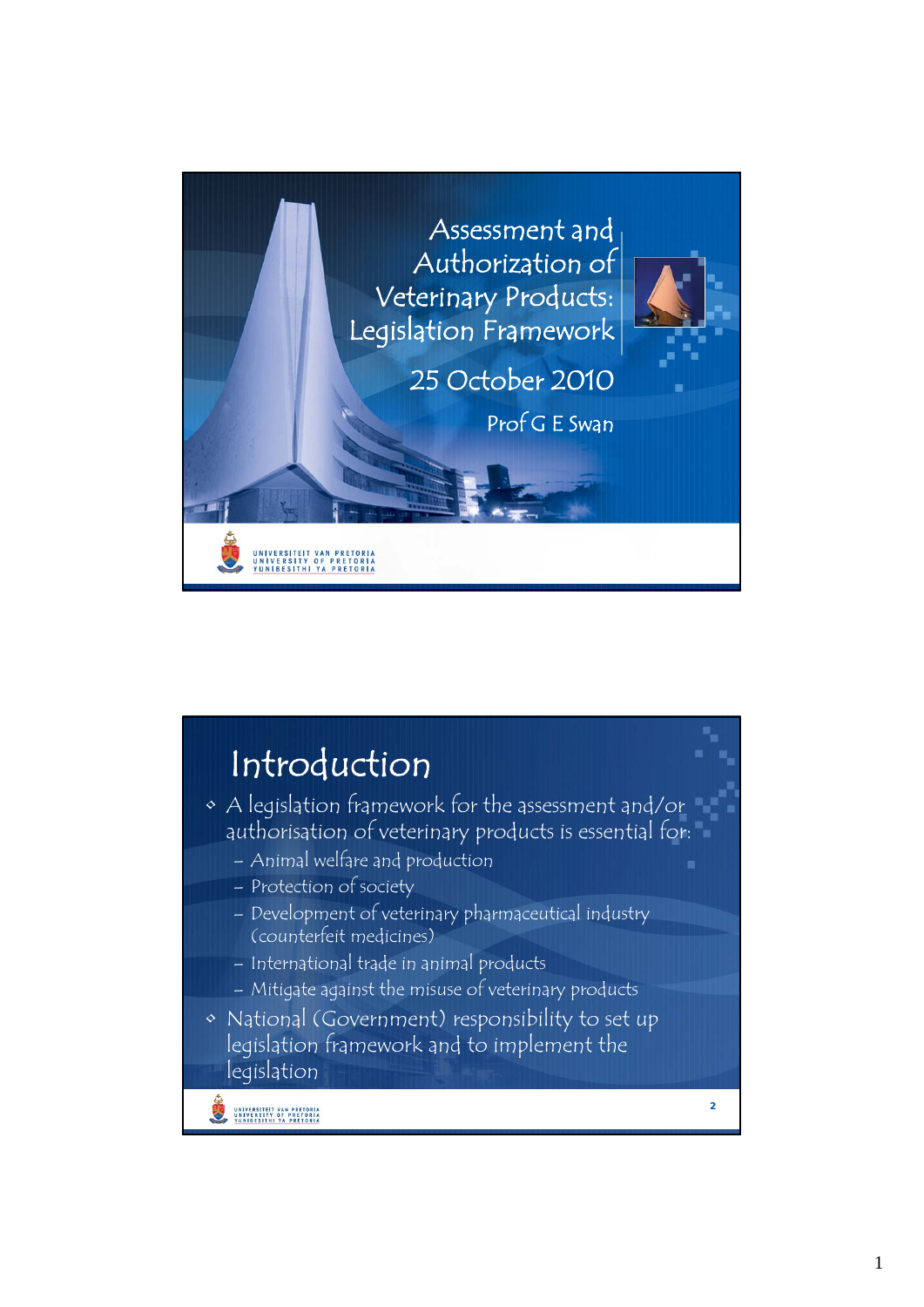## Market authorisation

Market authorisation (also called registration or licensing) is the approval by the responsible authority in the country concerned that the product may be sold and used, specifying the details of the product (e.g. name of active substance, animal(s) for which it can be used, indications of use, dose and duration of treatment), the conditions of use (e.g. storage conditions, shelf life, withdrawal period, instructions for safe use or instructions for safe disposal of waste) and any precautions or warning for safe use, including possible contraindications

**3**

**4**

UNIVERSITEIT VAN PRETORIA<br>UNIVERSITY OF PRETORIA

## Types of legislation frameworks

- Continuum from simple listing to very sophisticated assessment and authorisation systems
- Legislations frameworks can be organised in a centralised (community marketing authorisation) or decentralised (mutually recognised) or purely nationally
- Different legislation frameworks may exist for different types of veterinary products e.g. stock remedies versus veterinary medicines and biological versus pharmaceuticals
- Different regulatory authorities e.g. health vs agriculture
- Control of veterinary products begins with legally adopted definitions of the various products
	- UNIVERSITEIT VAN PRETORIA<br>UNIVERSITY OF PRETORIA<br>YUNIBESITHI YA PRETORIA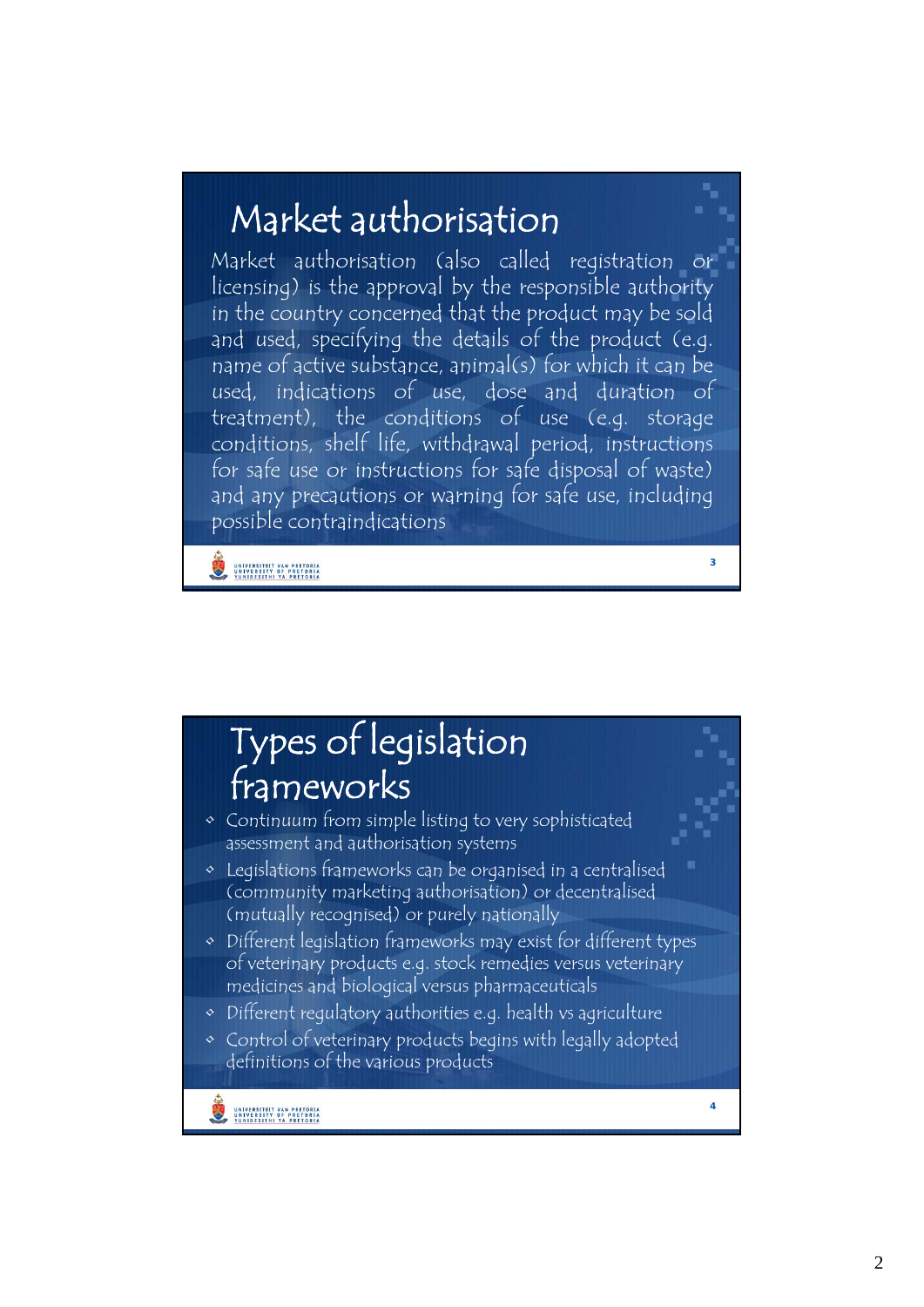

## Preclinical studies Safety studies Acute/ subacute/ chronic studies; Teratogenicity/ Embriotoxicity/Fetotoxicity; Mutagenicity/Genotoxicity/ Carcinogenicity; Immunotoxicity; Neurotoxicity; Ecotoxicity; Environmental fate; Resistance development Pharmacology Metabolism; MOA; Physiological/ Pharmacological effects • Pharmaceutical Formulation development; Dosage form; Delivery systems; Stability testing Analytical methodologyUNIVERSITEIT VAN PRETORIA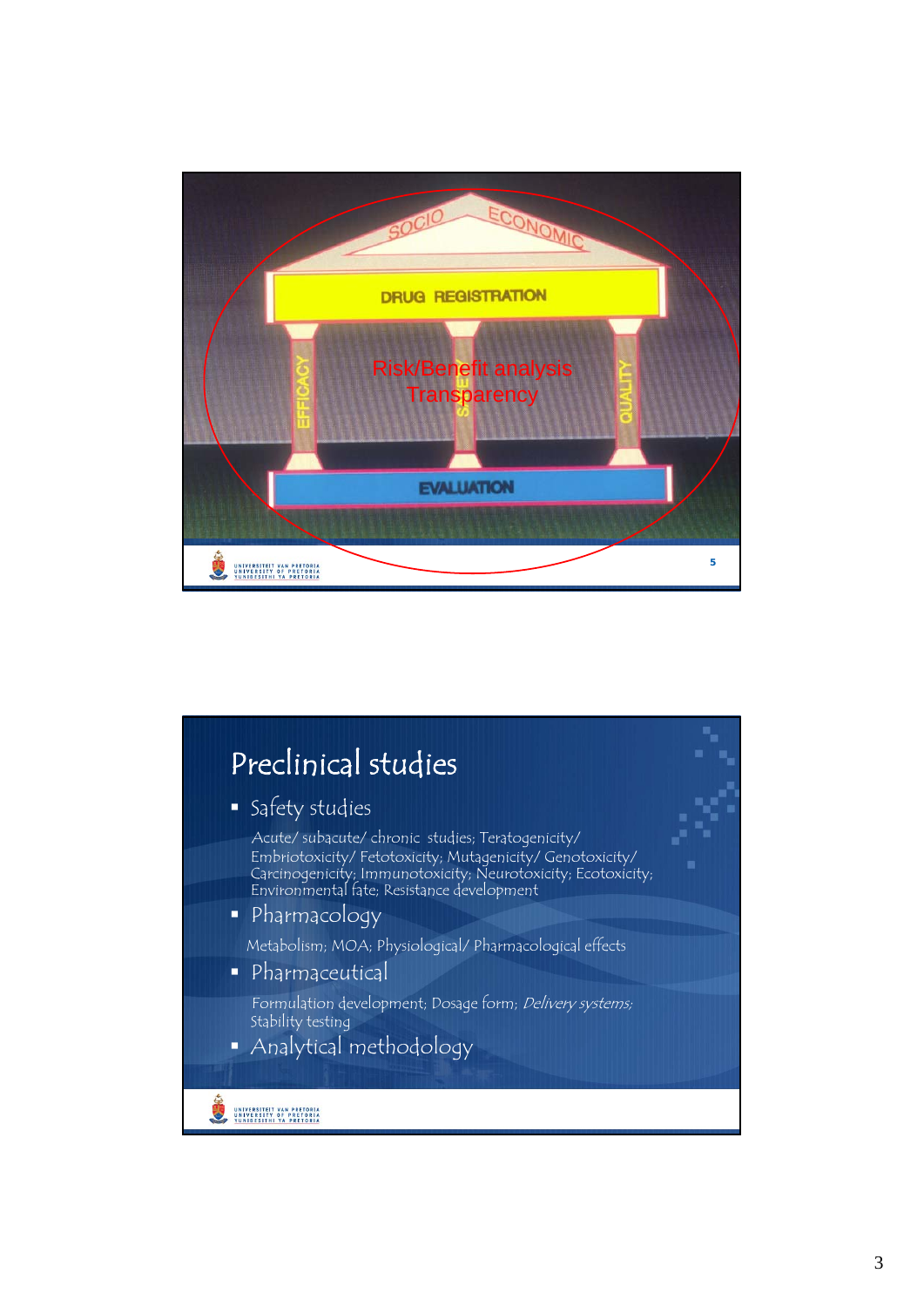

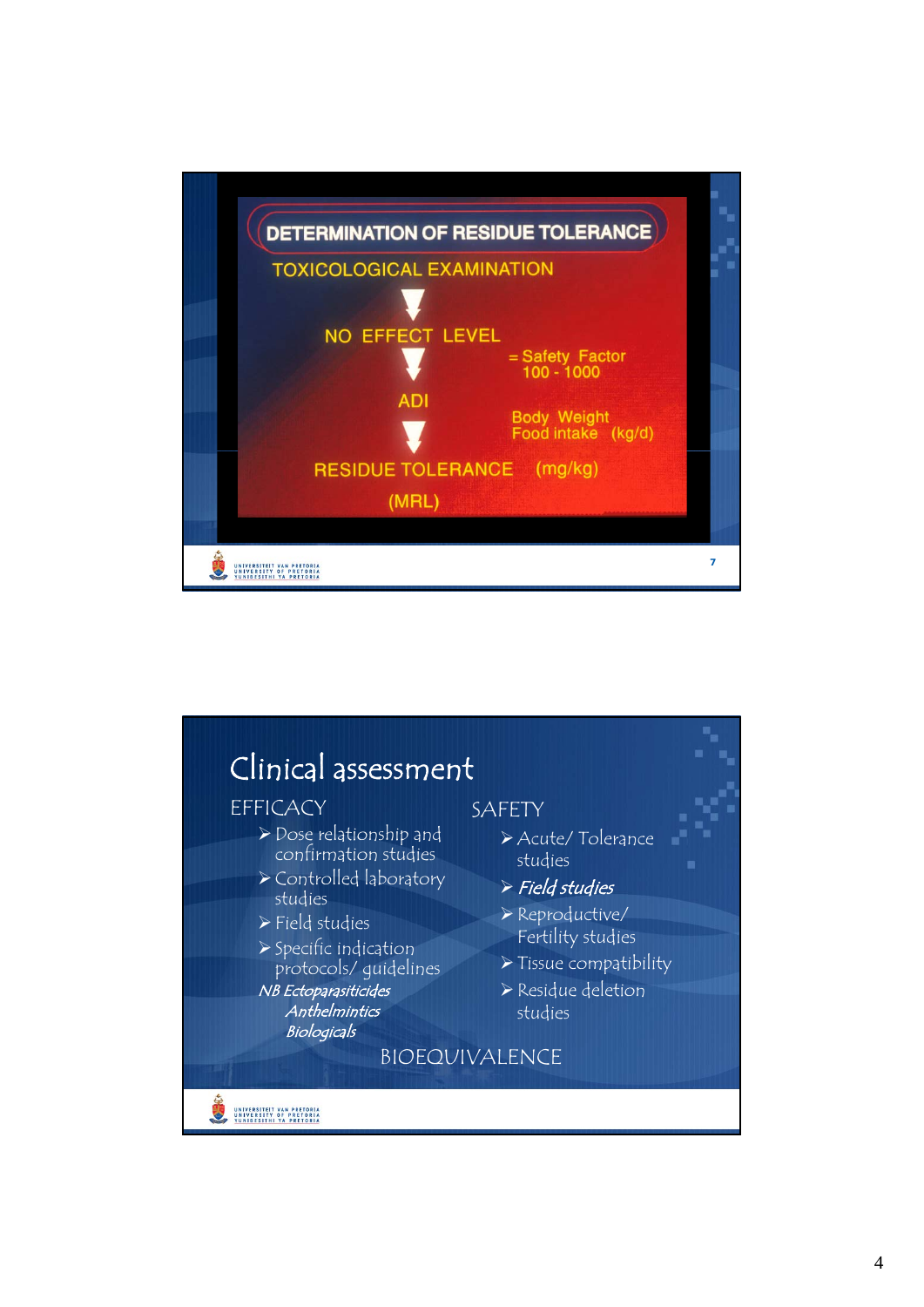

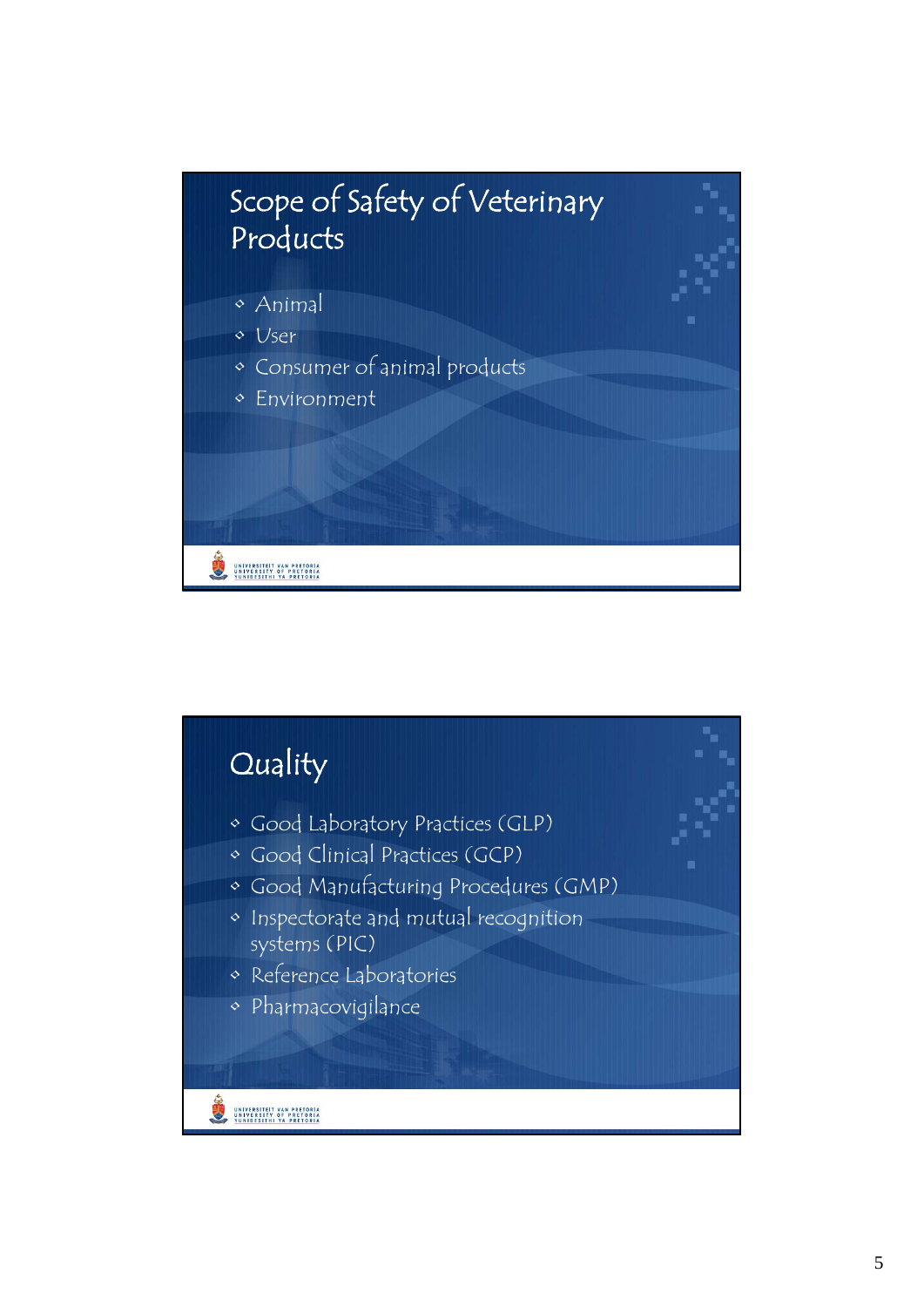